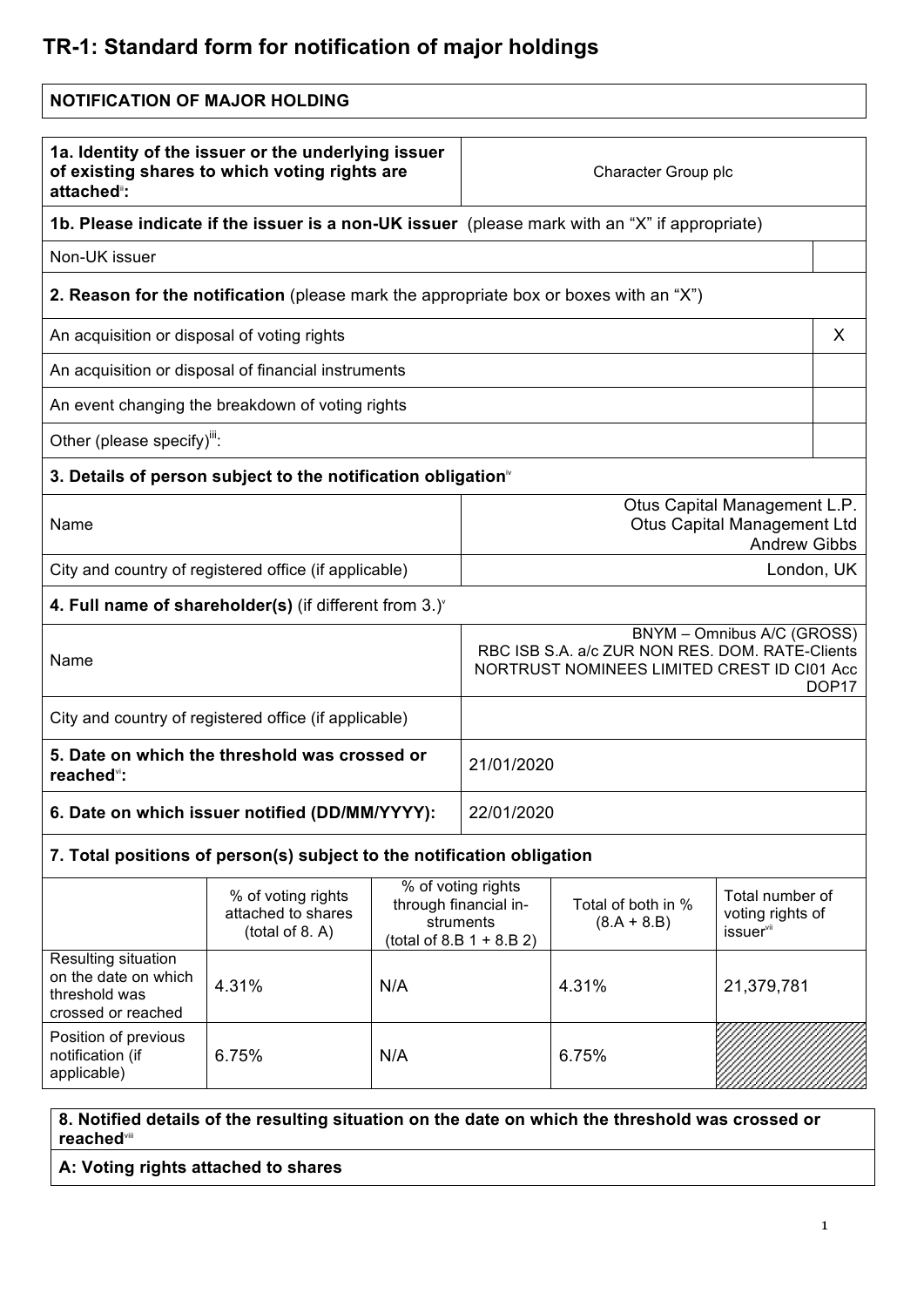| Class/type of<br>shares | Number of voting rights <sup>ix</sup>                         |                                                                       | % of voting rights                                            |                                                                       |
|-------------------------|---------------------------------------------------------------|-----------------------------------------------------------------------|---------------------------------------------------------------|-----------------------------------------------------------------------|
| ISIN code (if possible) | <b>Direct</b><br>(Art 9 of Directive<br>2004/109/EC) (DTR5.1) | <b>Indirect</b><br>(Art 10 of Directive<br>2004/109/EC)<br>(DTR5.2.1) | <b>Direct</b><br>(Art 9 of Directive<br>2004/109/EC) (DTR5.1) | <b>Indirect</b><br>(Art 10 of Directive<br>2004/109/EC)<br>(DTR5.2.1) |
| GB0008976119            | N/A                                                           | 920,560                                                               | N/A                                                           | 4.31%                                                                 |
|                         |                                                               |                                                                       |                                                               |                                                                       |
|                         |                                                               |                                                                       |                                                               |                                                                       |
| <b>SUBTOTAL 8. A</b>    |                                                               |                                                                       |                                                               |                                                                       |

| B 1: Financial Instruments according to Art. 13(1)(a) of Directive 2004/109/EC (DTR5.3.1.1 (a)) |                               |                                          |                                                                                                        |                    |
|-------------------------------------------------------------------------------------------------|-------------------------------|------------------------------------------|--------------------------------------------------------------------------------------------------------|--------------------|
| <b>Type of financial</b><br>instrument                                                          | <b>Expiration</b><br>$date^x$ | Exercise/<br><b>Conversion Period</b> xi | <b>Number of voting rights</b><br>that may be acquired if<br>the instrument is<br>exercised/converted. | % of voting rights |
|                                                                                                 |                               |                                          |                                                                                                        |                    |
|                                                                                                 |                               |                                          |                                                                                                        |                    |
|                                                                                                 |                               |                                          |                                                                                                        |                    |
|                                                                                                 |                               | <b>SUBTOTAL 8. B 1</b>                   |                                                                                                        |                    |

| B 2: Financial Instruments with similar economic effect according to Art. 13(1)(b) of Directive<br>2004/109/EC (DTR5.3.1.1 (b)) |                               |                                                        |                                                         |                            |                    |
|---------------------------------------------------------------------------------------------------------------------------------|-------------------------------|--------------------------------------------------------|---------------------------------------------------------|----------------------------|--------------------|
| <b>Type of financial</b><br>instrument                                                                                          | <b>Expiration</b><br>$date^x$ | Exercise/<br><b>Conversion</b><br>Period <sup>xi</sup> | <b>Physical or</b><br>cash<br>settlement <sup>xii</sup> | Number of<br>voting rights | % of voting rights |
|                                                                                                                                 |                               |                                                        |                                                         |                            |                    |
|                                                                                                                                 |                               |                                                        |                                                         |                            |                    |
|                                                                                                                                 |                               |                                                        |                                                         |                            |                    |
|                                                                                                                                 |                               |                                                        | <b>SUBTOTAL</b><br>8.B.2                                |                            |                    |

| 9. Information in relation to the person subject to the notification obligation (please mark the<br>applicable box with an "X")                                                                                                                                  |   |
|------------------------------------------------------------------------------------------------------------------------------------------------------------------------------------------------------------------------------------------------------------------|---|
| Person subject to the notification obligation is not controlled by any natural person or legal entity and does not<br>control any other undertaking(s) holding directly or indirectly an interest in the (underlying) issuerxill                                 |   |
| Full chain of controlled undertakings through which the voting rights and/or the<br>financial instruments are effectively held starting with the ultimate controlling natural person or legal entity <sup>xiv</sup><br>(please add additional rows as necessary) | Y |